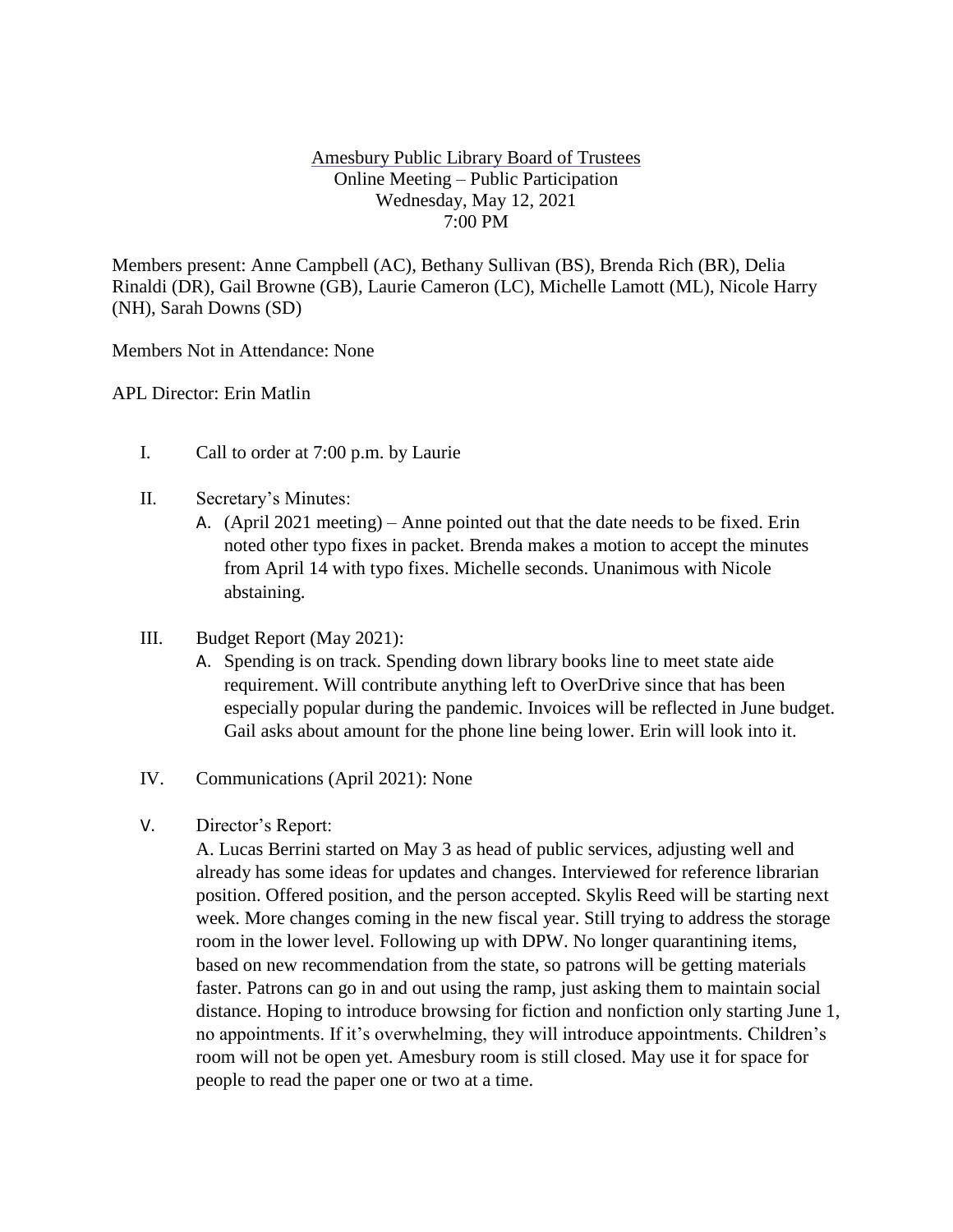## VI. Committee Reports:

A. Preservation committee: Minutes will be coming next month. Met on April 27. At that time there was still had no access to downstairs/vault due to basement door/wall failure issue. Architect's report has come in. Laurie and Gail meeting with Mayor next week to get clarification on how that project will move forward. Bid deadline passed for window restoration project, but concerned it will be put on hold until basement door/wall failure is addressed. Front stairs project seems to be on hold. Morrill Electric did walkthrough/audit. Waiting to hear back about action plan/more thorough assessment. Some patrons were concerned about trees. Meghan had an arborist come out and inspect. Trying to make sure capital projects and repairs are going ahead. Will continue to meet monthly.

## VII. Unfinished Business:

- A. Vacant Positions Update: See notes above. Internal candidate applied for full-time circulation position, moving from 18-hour position to full-time. Hope to post 18 hour position soon.
- B. Budget (FY22): Presenting to City Council on May 20 at virtual meeting of the finance committee. Met with Mayor, and they will meet our MAR. That means the Library won't have to apply for a waiver and will be out of waiver status if the council approves. Don't anticipate issues with that. With the new budget, hope to be adding part-time local history position. No public comment at the May 20 meeting. Laurie suggests sending a letter or email to show our support. Bethany suggests adapting letter Bethany sent to Mayor. Gail suggests sending it to the finance committee.
- C. In-person Meetings (Decision, when?) Laurie sent an email. Everyone agrees to going back to meeting in person starting in June. Second Wednesday at 7 p.m. at City Hall. Plenty of space to social distance. Caitlin will show Anne and Erin some tools we can use. Laurie will follow up with details. Gail asks if it will be broadcast. Laurie says it will not, but it will be open to the public.

## VIII. New Business:

A. Juneteenth Independence  $Day - June 19<sup>th</sup> - Close? - Juneteenth became a state$ holiday. City Hall not affected because it falls on a Saturday this year. Erin spoke with the Mayor, and she would like to be involved in the final decision. Based on union contract, if the Library closes, those scheduled to work Saturday will get a paid day off. Those not scheduled to work, no change. Erin checked with other libraries, and they are all handling differently. Erin thinks we should close. Brenda agrees if state has declared it a holiday, we should follow suite. After this year, it will go in the union contract, and we can follow that. Want to give our recommendation to the Mayor for this year and go from there. Board's consensus is to follow the state law and close for the day this year. Erin will follow up with the Mayor and communicate that. After budget season is over, Laurie, Erin, and the Mayor will discuss where the